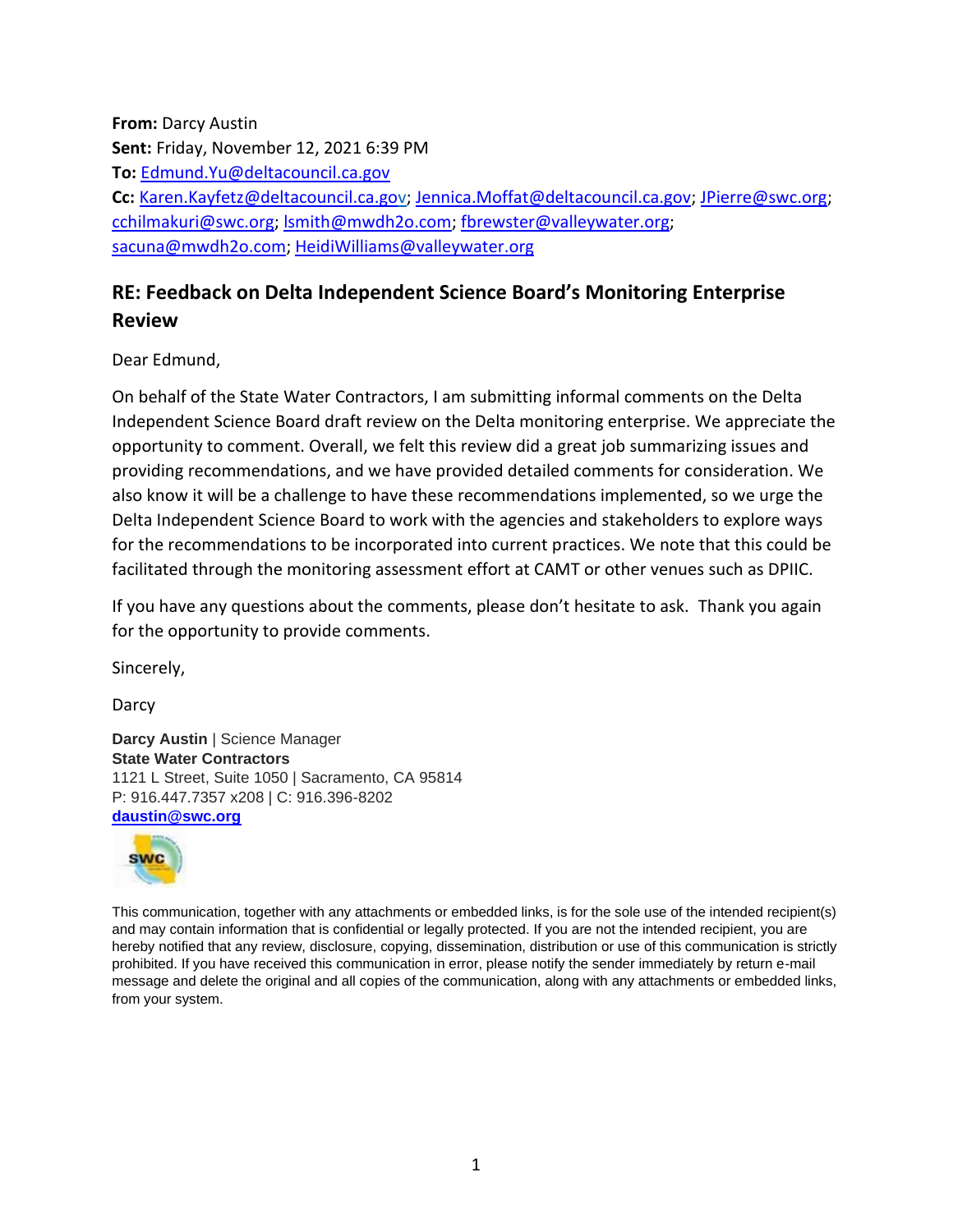## Delta Independent Science Board Monitoring Enterprise Review Comments – SWC

#### *Overall comments*

Overall, we are impressed at the level of attention given to this review as well as its organization and the specificity and actionability of the recommendations provided. The framing of the five best practices and 3 big moves is structurally effective for digesting and understanding the recommendations. There are several comments below that recommend more information in the summary of Component 1 reviews that led up to this report. The summary of Component 1 reports does a good job at explaining what was done in these investigations but often stops short of providing a succinct summary of the results and takeaways, and we recommend adding this to the Component 1 overview. The graphics and tables throughout the report and the appendices are useful and effective at synthesizing key information. We agree with many recommendations outlined in the review, such as the need to diversify funding sources and the need for a more coordinated and integrated monitoring program.

The SWC supports the three "big-move" recommendations for the monitoring enterprise and agrees these recommendations are important for building a stronger and more effective monitoring enterprise. We recognize the challenge in implementing the recommendations, but we urge the Delta Independent Science Board (Delta ISB) to continue the dialogue with the agencies and stakeholders to explore how the enterprise can move forward on the recommendations. This could be facilitated through the monitoring assessment effort at CAMT or at other venues such as DPIIC.

### *Specific Comments*

P 4 – "As part of this review, 157 unique monitoring activities were catalogued into an inventory. Of the 157 monitoring activities, 62% (97) are influenced by a management driver, such as a biological opinion or incidental take permit, and 44% (69) meet fundamental attributes that represent high data quality, such as publicly accessible data, data collection guided by a monitoring design or sampling protocol, and reliable QA/QC procedures."

Organizationally, this statistic may fit better later in the executive summary of the report in order to have the proper context or definitions to understand the relevance of this statement. The desirable outcome here is unclear. Is the Delta ISB recommending that 100% of monitoring activities be influenced by a management driver and meet fundamental attributes of high data quality? Clarify if the target is achieving 100%. Consider moving to after the next paragraph or incorporating within that paragraph for better flow.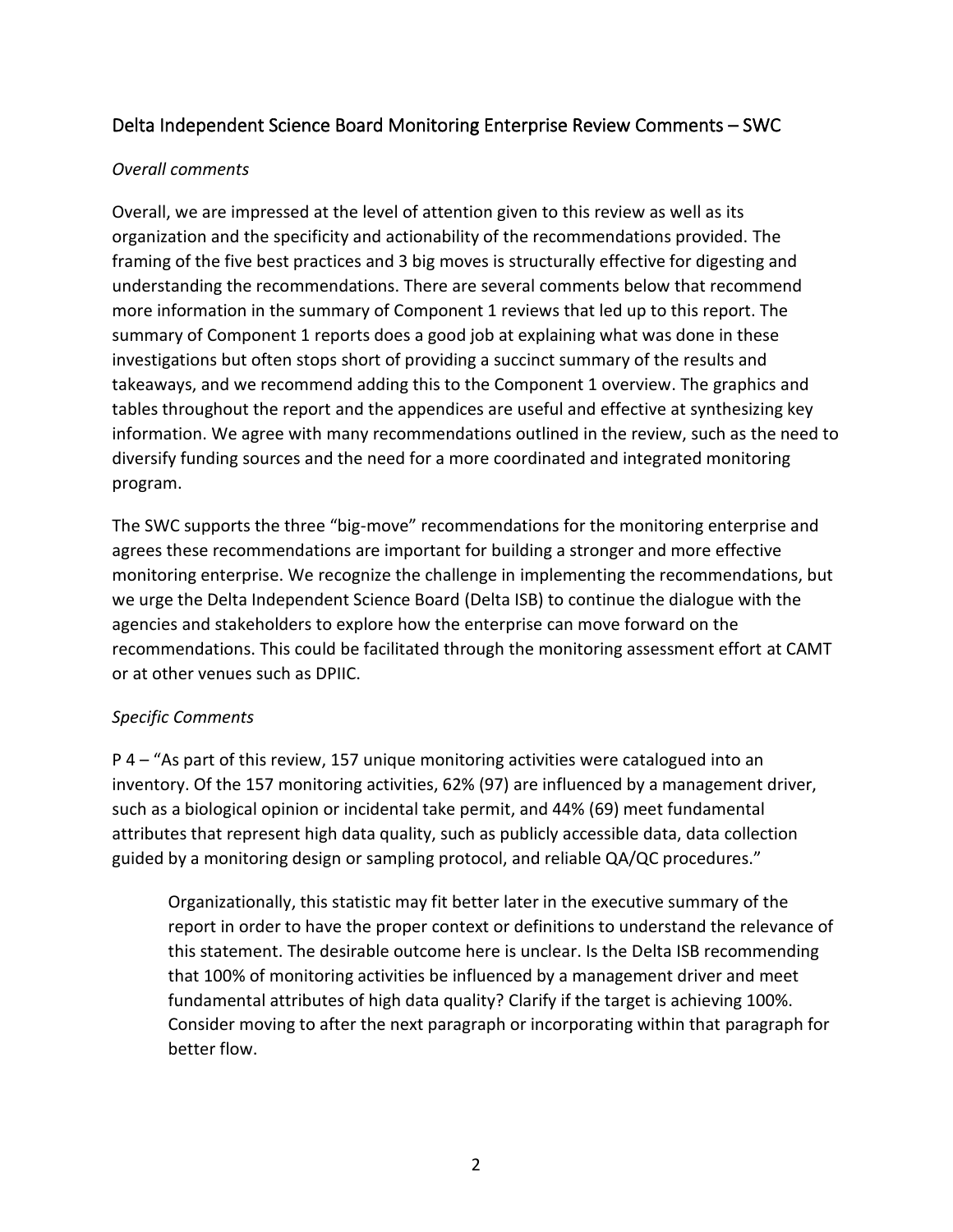P 4 – Discrepancy between reference to 34 questionnaire respondents and 23 questionnaire respondents. Please clarify if the reference to 23 respondents is the number that responded to the specific question about whether the information collected from monitoring is serving the needs of decision-makers.

P 4, 29 to 30 – Questionnaire Analysis – We recommend expanding on the sample size of survey participants (34 participants out of roughly 3,000 people that it was distributed to). Was there decent variety in the participant's affiliations? What points of view or portions of the Delta scientific community do you think were adequately captured or not (this was addressed somewhat on p 69 but would be good to bring up the subject here as well)? Maybe include recommendations for how to increase sample size in future efforts.

The results from the surveys indicating that 70% of the respondents found that the monitoring did not meet the needs of management should be just the beginning of the discussion. It would be helpful to follow-up on that topic and identify the reasons that survey respondents did not think the monitoring meets management needs.

P 5 to 7 – It is exciting to see such explicit recommendations and the clear direction given on what to do with these recommendations (i.e., the call to formally adopt them into individual monitoring programs). The distinguishment between these and the three big moves is also clear and effective. In addition, the steps to incorporate the inventory into the Data Science Tracker in 2022 shows positive progress that the Delta ISB and Delta Science Program are "walking the walk" when they declare the importance and urgency of improving the monitoring enterprise.

P 10 – The adaptive management framework has been attempted in the Delta multiple times. Some limitations on its implementation have been well documented by the Delta ISB efforts in the past. How would you recommend addressing those limitations for the implementation of a monitoring program?

P 17 – "In adaptive management programs elsewhere (e.g., Missouri River, Fischenich et al. 2018), such a distinction enables decision makers to focus on those uncertainties that are most relevant to them and scientists to focus on priority research efforts."

Are there any lessons learned from the Missouri River as a case study on how we can better distinguish management uncertainties and scientific uncertainties in our monitoring?

P 20 – "Results from this literature review are summarized in Nelitz et al. 2019."

Consider adding a one sentence synthesis of the takeaway from the results.

P 21 – "However, it is widely known that the Delta is strongly influenced by upstream and downstream influences"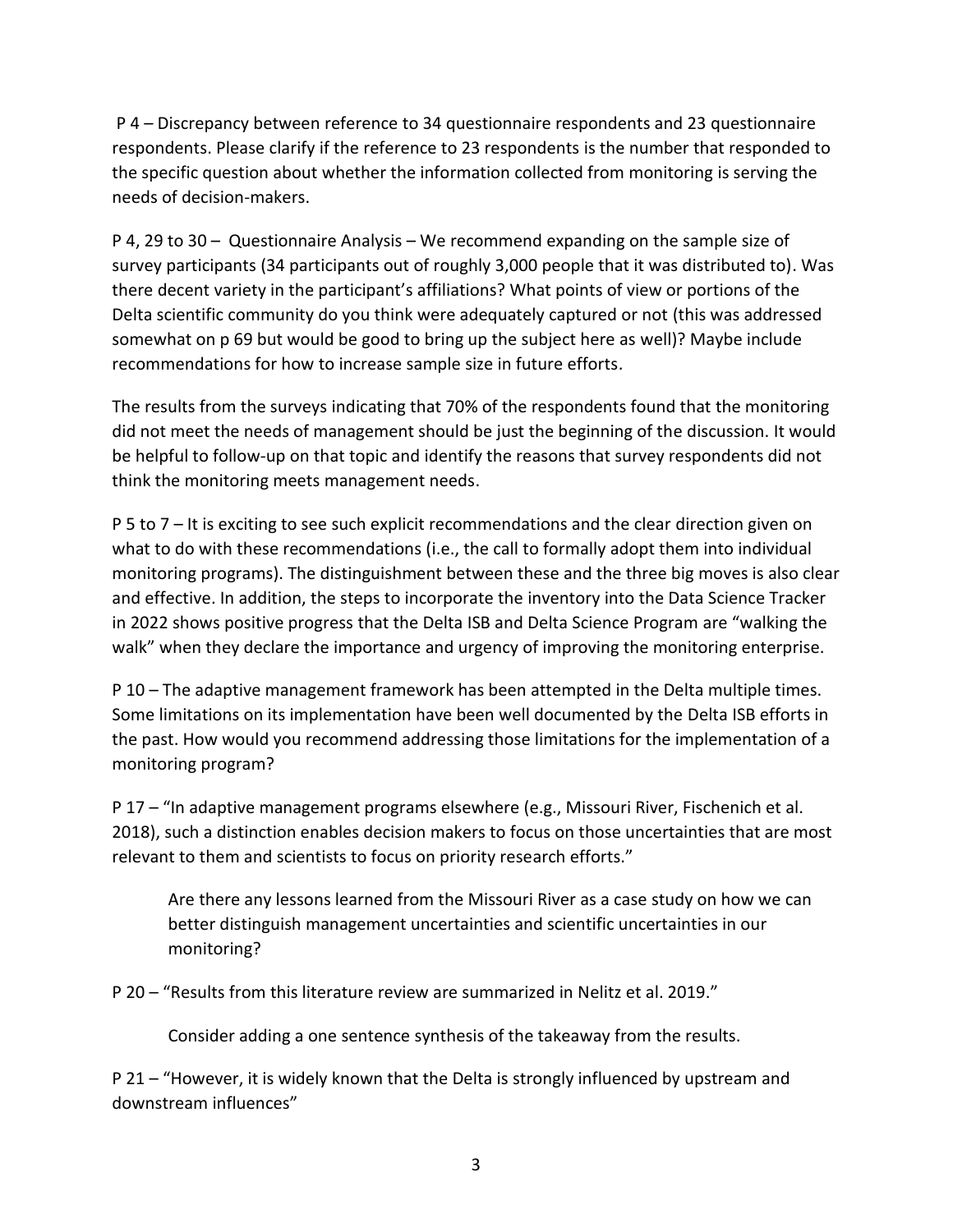Redundancy of word 'influence'.

P 27 – "…to qualitatively identify potential opportunities to improve efficiency and reducing redundancies, with a focus on considering improvements to data management, sampling methods/approaches, and monitoring design."

We suggest adding a summary of the potential opportunities identified.

P 28 – "What resources are being dedicated to monitoring?"

We suggest characterizing the findings about this question in a one sentence takeaway

P 31 – "Synthesis Findings"

Change header "Synthesis Findings" to "Synthesis of Findings"?

P 33 – "Figure 3 provides a detailed framework for designing…"

When referring to Fig 3, recommend including page number since one has to scroll many pages back to find it

P 45 – Change "educe" to "reduce"

P 50 – Figure 9 – difficult to read the white text with black outline

P 54 – The report states that 53% of science expenditures was spent on monitoring. It would be helpful to compare that to monitoring costs in other systems.

P 55 – Figure 12 – Figure not clear. Does mentions of Coordination mean that there was mention of sufficient or insufficient coordination?

P 56 – "Others acknowledged that funds are currently allocated primarily by the California Department of Water Resources and the United States Bureau of Reclamation – and thus there is a need for funding sources that are not tied to the water projects (e.g., the State general fund)."

We strongly agree with this need.

P 57 – "Relatedly, permits with more specific guidance on how to achieve compliance could incentivize coordination…"

We agree that permits should specify the goal for compliance monitoring but believe that permits should leave the means open for the permittee to determine, as this would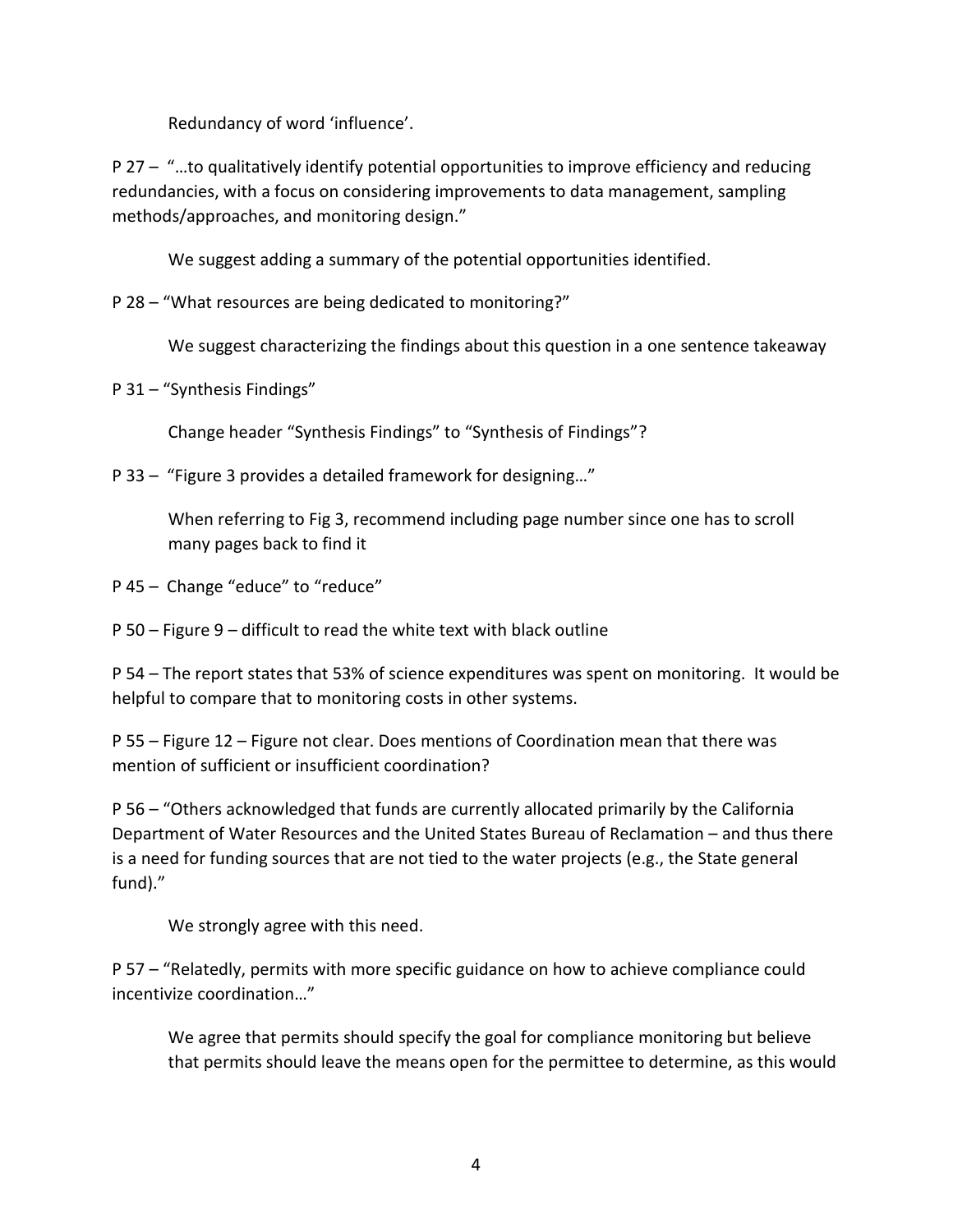more effectively allow for adaptive management if monitoring is not achieving the goal or as new technologies are developed.

P 59 – For the Best Practices, it would be helpful to provide an example using one of the fish surveys to demonstrate how a survey monitoring plan would adhere to the six steps. Please take us through the steps with a tangible example.

P 60 – Monitoring closely tied to questions of interest to managers

The only advice provided on how to link monitoring with management goals is for improved communication between scientists and managers. It would be helpful to include additional tools and recommendations and more specific communication practices in order to better link monitoring with management goals. We suggest making this section more in line with the level of detail given in #2 Stakeholder Engagement. Some of the ideas on p 75 may be helpful to include here.

P 70 – "For instance, there is limited effectiveness monitoring, which only makes up 3% of monitoring activities in the inventory"

We suggest defining or pointing to earlier definition of "effectiveness monitoring". We see this as a key finding and support the recommendation to "encourage investments in a reimagined monitoring design for priority needs that are of fundamental importance to decision-makers and adaptive management across the Delta."

For the recommendation to "Reimagine monitoring designs that are guided by priority management-informed science needs and a system-wide conceptual model," it would be helpful to elaborate on what is meant by a "system-wide conceptual model" and why the Delta ISB thinks it does not currently exist.

P 75 – "In addition, there is value in looking at other programs within California, including the San Francisco Bay Regional Monitoring Program, the San Francisco Estuary Project, the Southern California Coastal Water Research Project, and Southern California Wetland Regional Monitoring Program."

Support the idea of looking into these programs for implementable ideas, especially SF RMP and SFEP

#### P 76 to 78 – Next Steps

Include in this section other next steps that are mentioned earlier in the report such as the coordination and melding of other monitoring review efforts such as the steelhead monitoring plan, IEP monitoring review, and CAMT efforts, as mentioned on p 45.